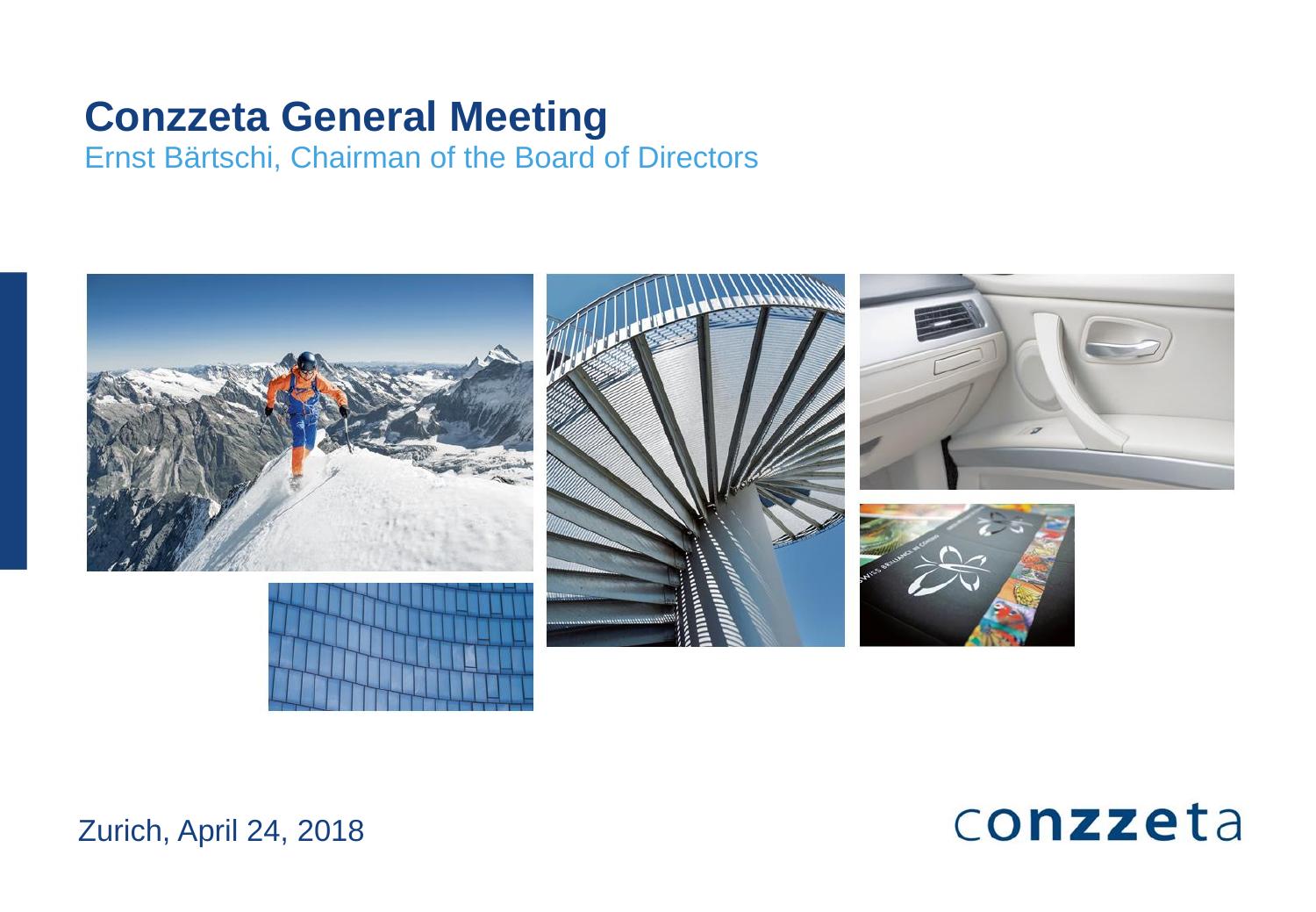The information in this presentation about the business performance of the Conzzeta Group is of a summary nature only. The information in the Annual Report and half-year report of Conzzeta AG and on the website www.conzzeta.com prevails.

Although the greatest possible care was taken with the preparation of the presentation, Conzzeta takes no responsibility for its completeness or correctness. Unless otherwise specified, the figures are based on the annual results for 2017 and 2016.

The presentation also contains statements about expected future financial and operational developments which are based on subjective assessments. Any liability for loss or damage arising directly or indirectly from the information in this presentation is expressly excluded.

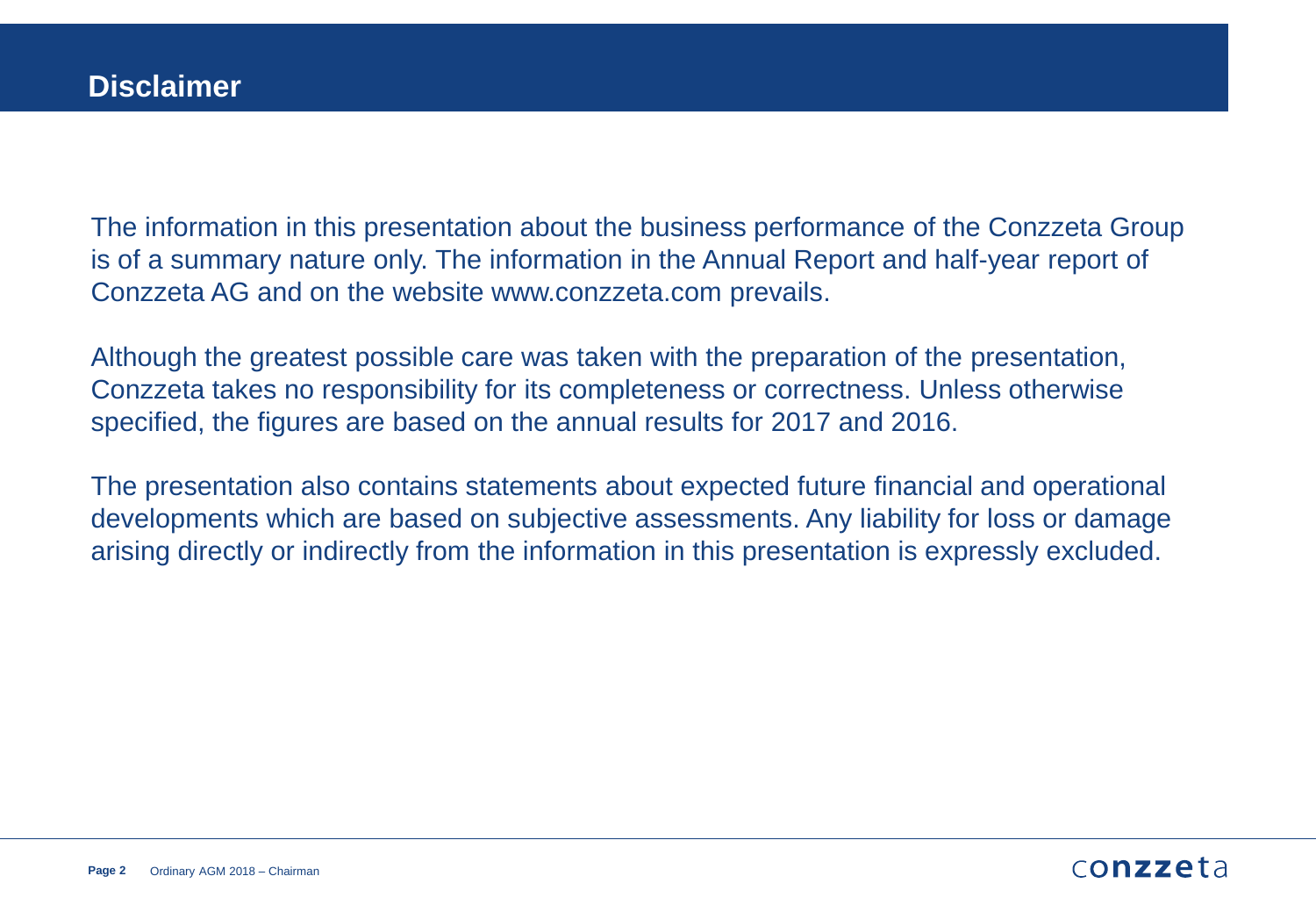- **1. Historical facts about China**
- **2. Economic facts on present-day China**
- **3. China's 2050 strategy**
- **4. Human rights: Reference: UN Convention on Human Rights**
- **5. How should Conzzeta AG conduct itself in China?**

## **6. Conclusions**

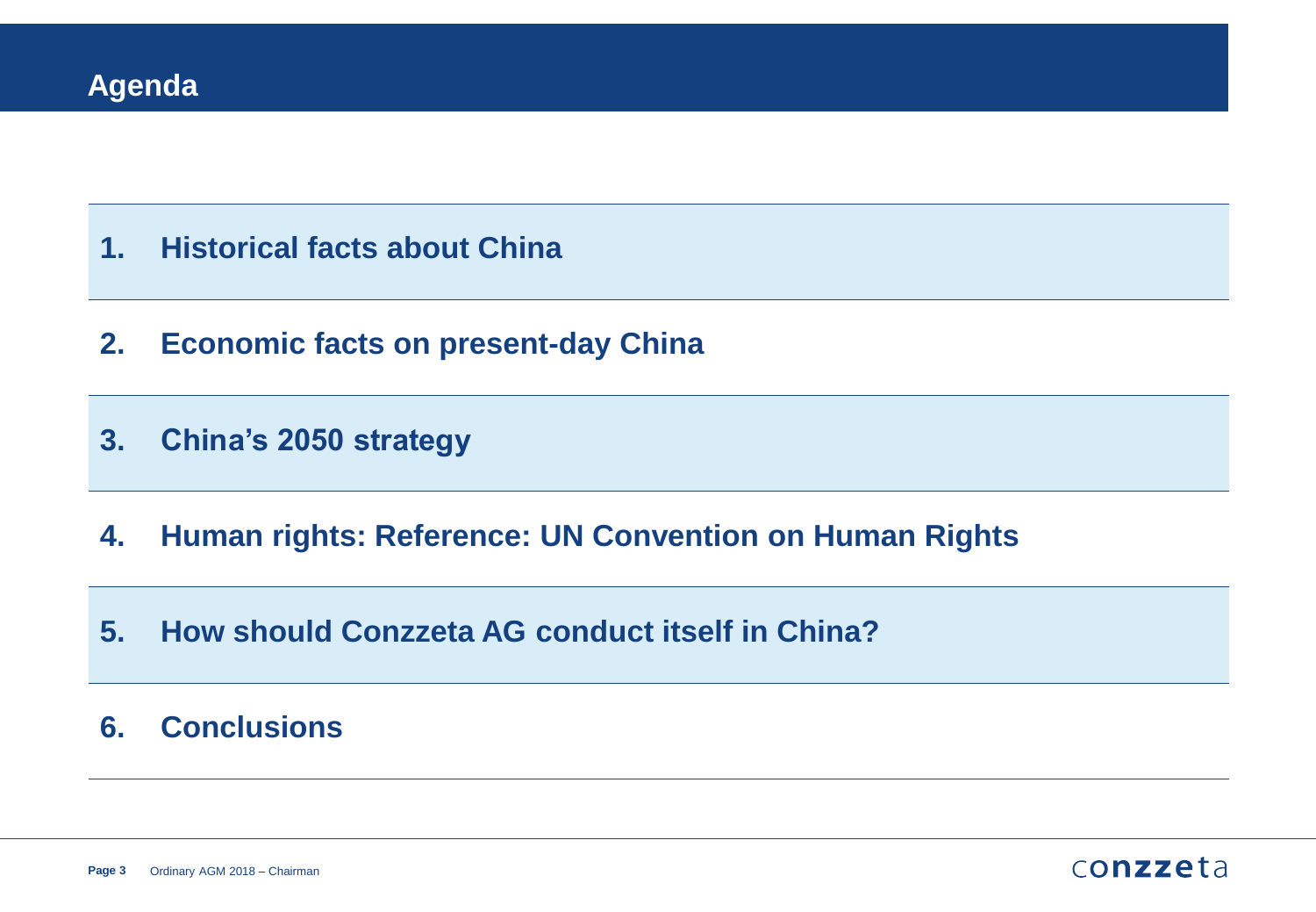# **Historic facts about China**

- **1. China has dominated** the economic and cultural development of the world **in 18 of the last 20 centuries**
- **2. Most global discoveries** were made in China between 500 and 2,000 years before the West! (agriculture, astronomy, engineering, medicine, household items such as porcelain, whiskey...)
- **3. The first Chinese god-emperor** (Qin dynasty) was **Shi Huang Di** who united China in 221 BC He conquered seven realms that had been divided for centuries (the border of China was already discernible at the time – with the exception of Xinjiang, Tibet and Manchuria)
- **4. There has never been democracy in China** and things went well for the Chinese when they had strong, prudent, experienced and strict leaders **(or a credible ruling elite)**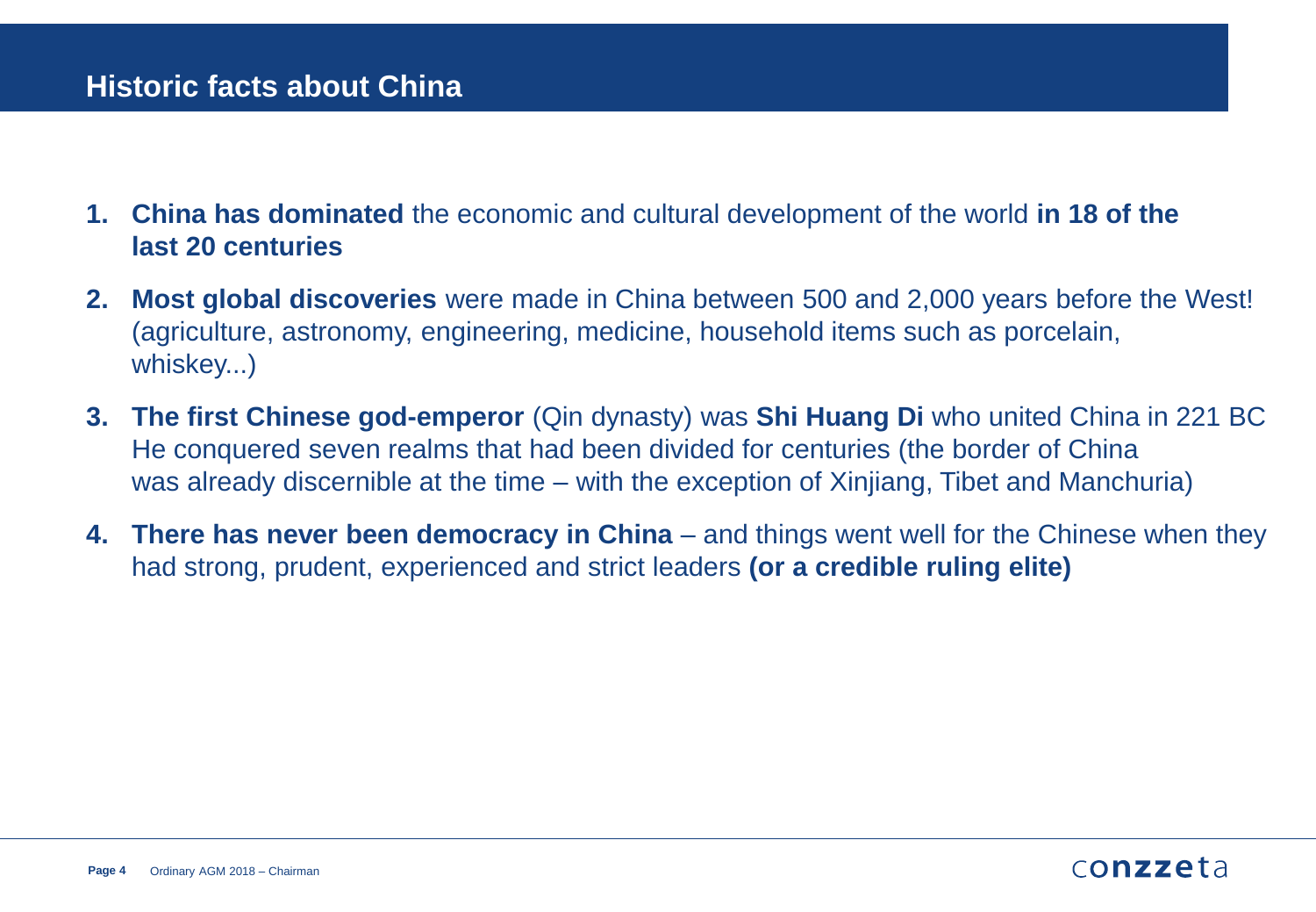### **Economic facts on present-day China**

- **1. 60% of the world's population** currently lives in Asia
- **2. Cities in China with > 1 million inhabitants**: **85**  US 10, Germany 4, Europe 33 (of which 16 in the EU and 10 in Russia)
- **3. Population of China**: **1.4 billion** (no. 1 worldwide)
- **4. High-speed rail network in China**: 20,000 km (no. 1 worldwide)
- **5. Internet penetration in China 2016:** 773 million inhabitants (no. 1 worldwide in absolute figures): US 246 million
- **6. Mobile payments China 2016:** 5,500 billion Payments by mobile phone (no. 1 worldwide): US 112 billion
- **7. Tourism expenditure:** China represents 22% of tourism spend worldwide
- **8. Goods exported from China**: USD 2.3 trillion, 13.8% (no. 1 worldwide); no. 2 US USD 1.5 trillion, 9.1%; no. 3 Germany USD 1.3 trillion, 8.1%;
	- no. 16 Switzerland USD 0.3 trillion, 1.8%

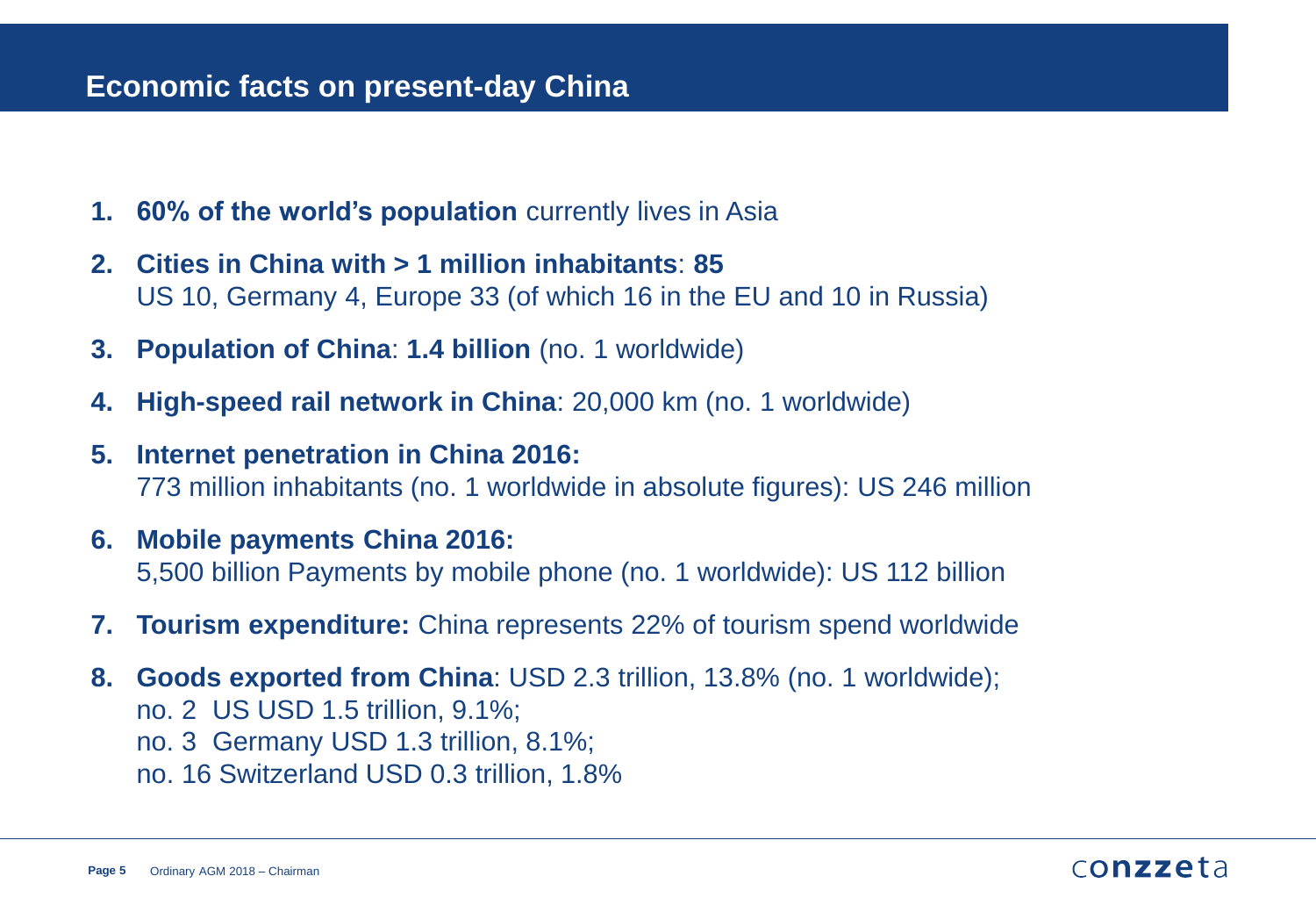# **GDP from 2007 to 2017 in % Total GDP worldwide (global market share)**

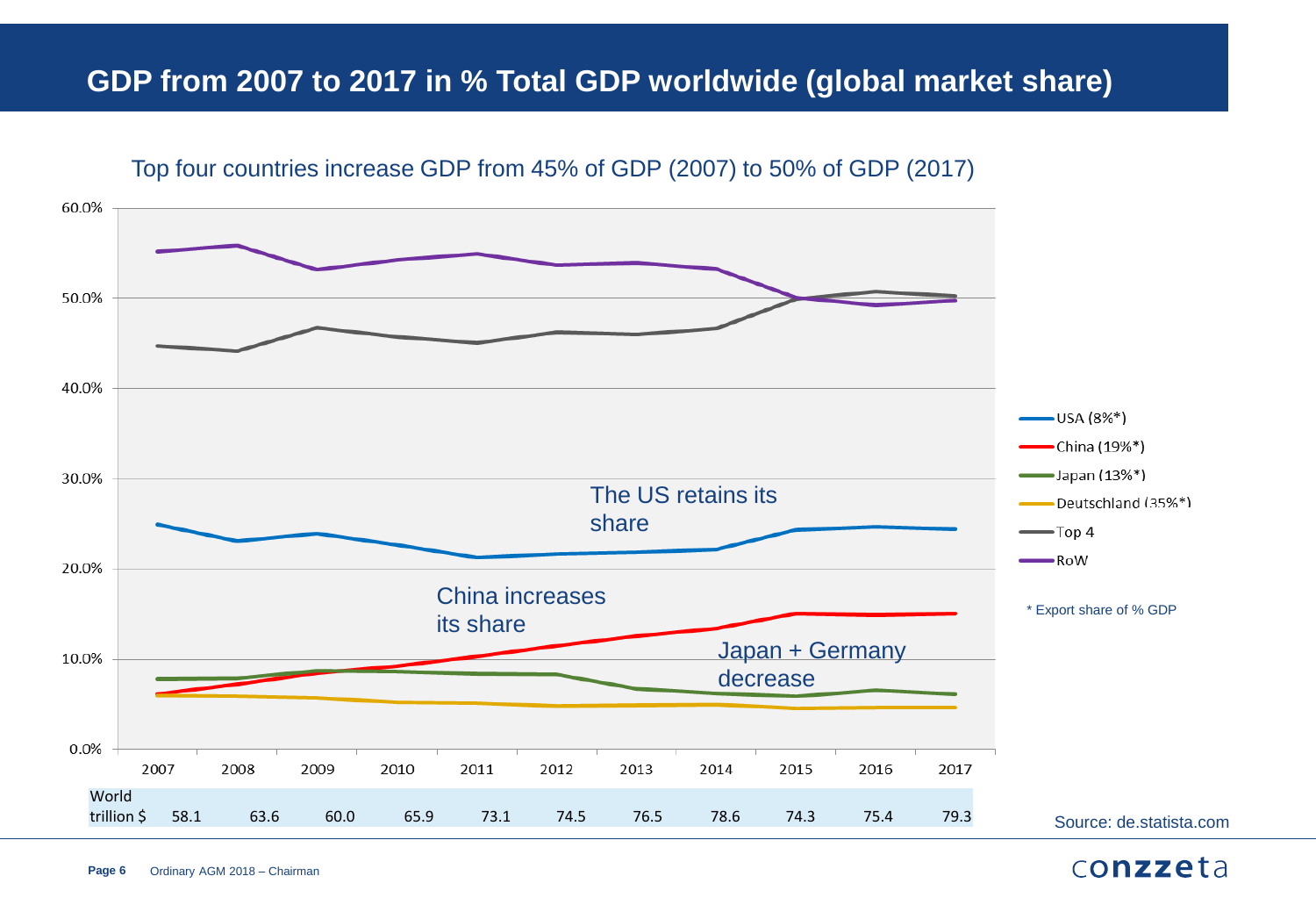### Number of billionaires US 563 China 637



Source: de.statista.com

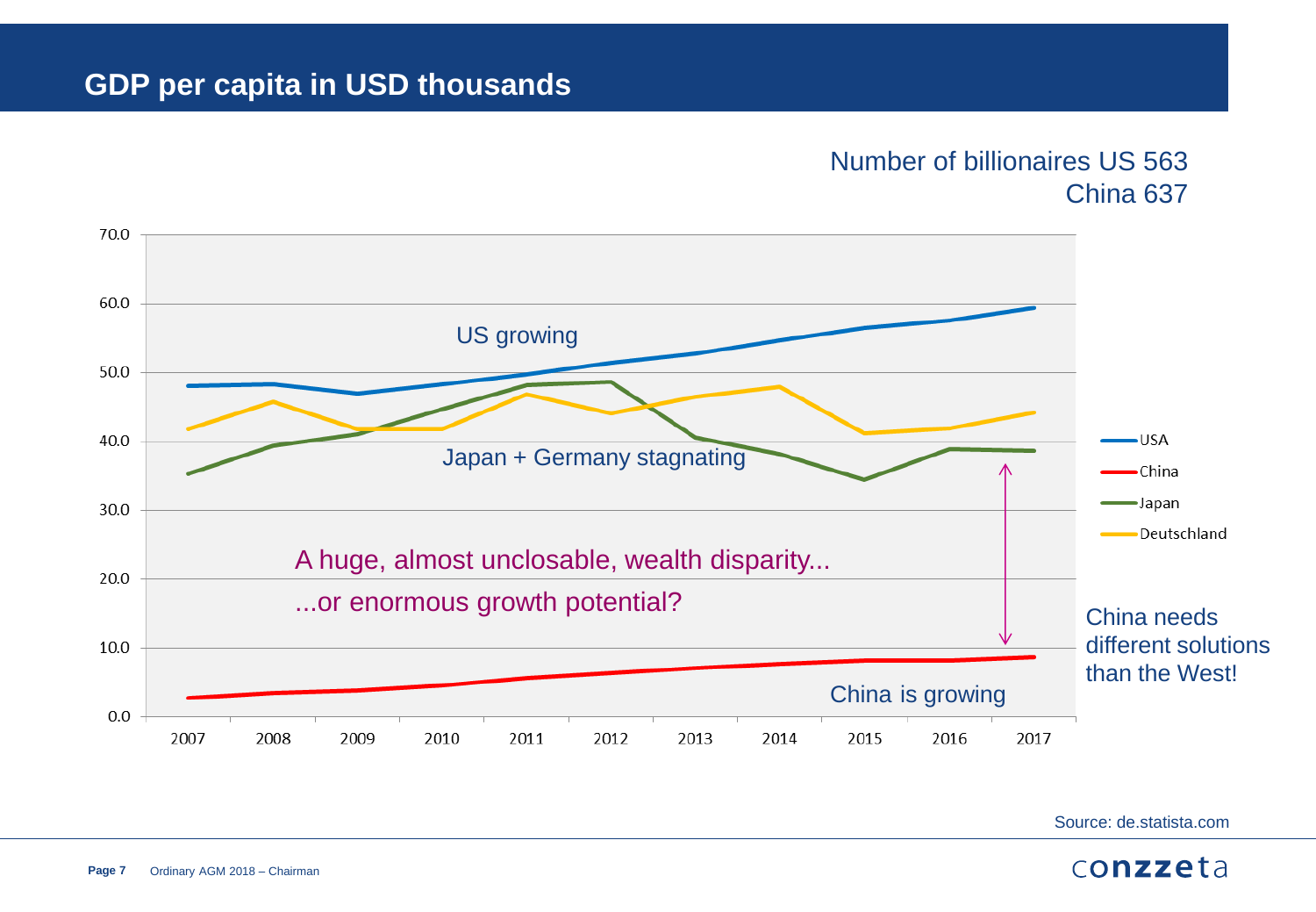# **Export of goods from 1953 to 2016 in % of total world exports**

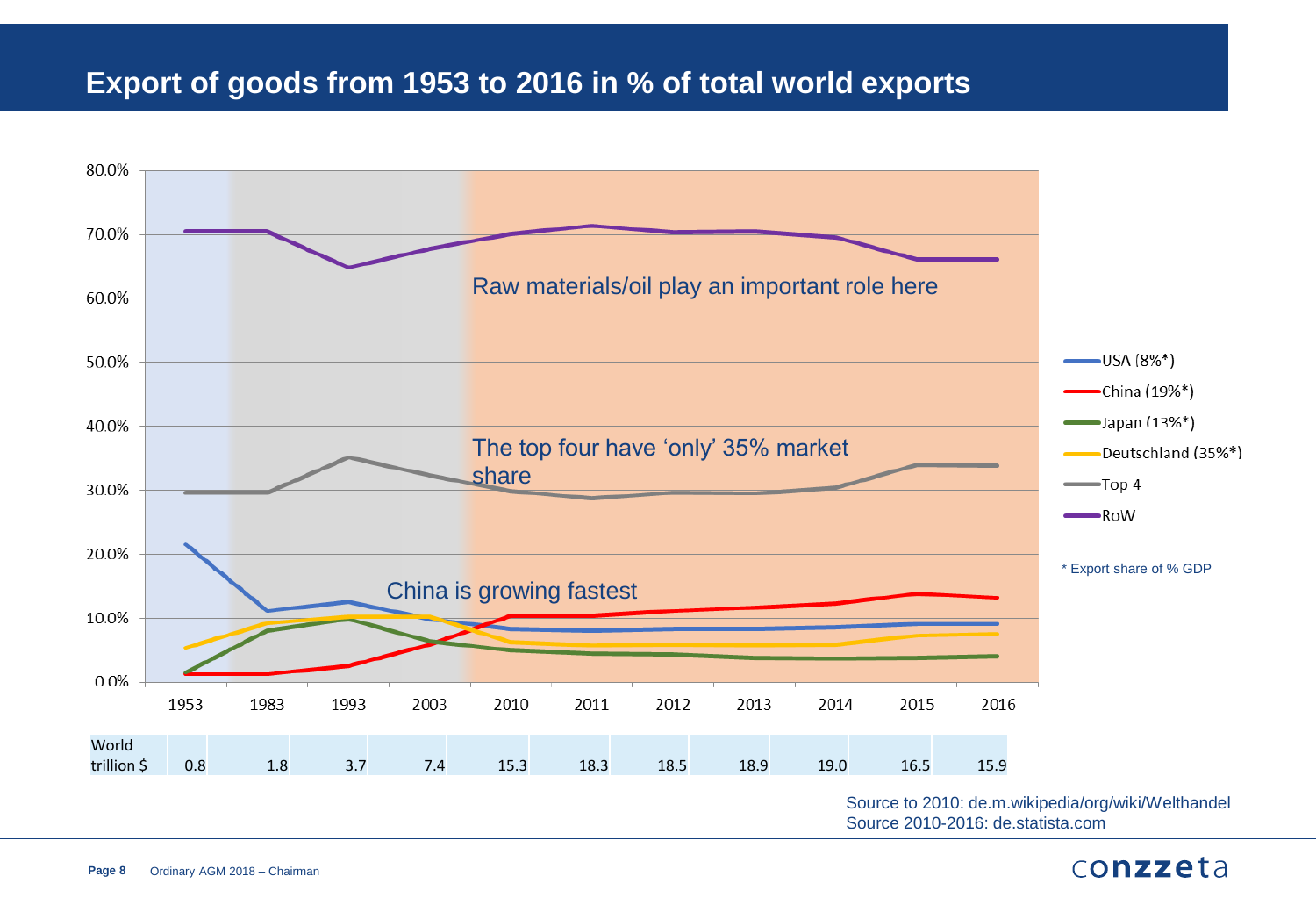### Xi Jinping – common national identity:

"Restore China's natural, rightful and historical position as a great power" (the Middle Kingdom)



Beat Kappeler – opposite of vision: "What is the benefit, what is the cost?"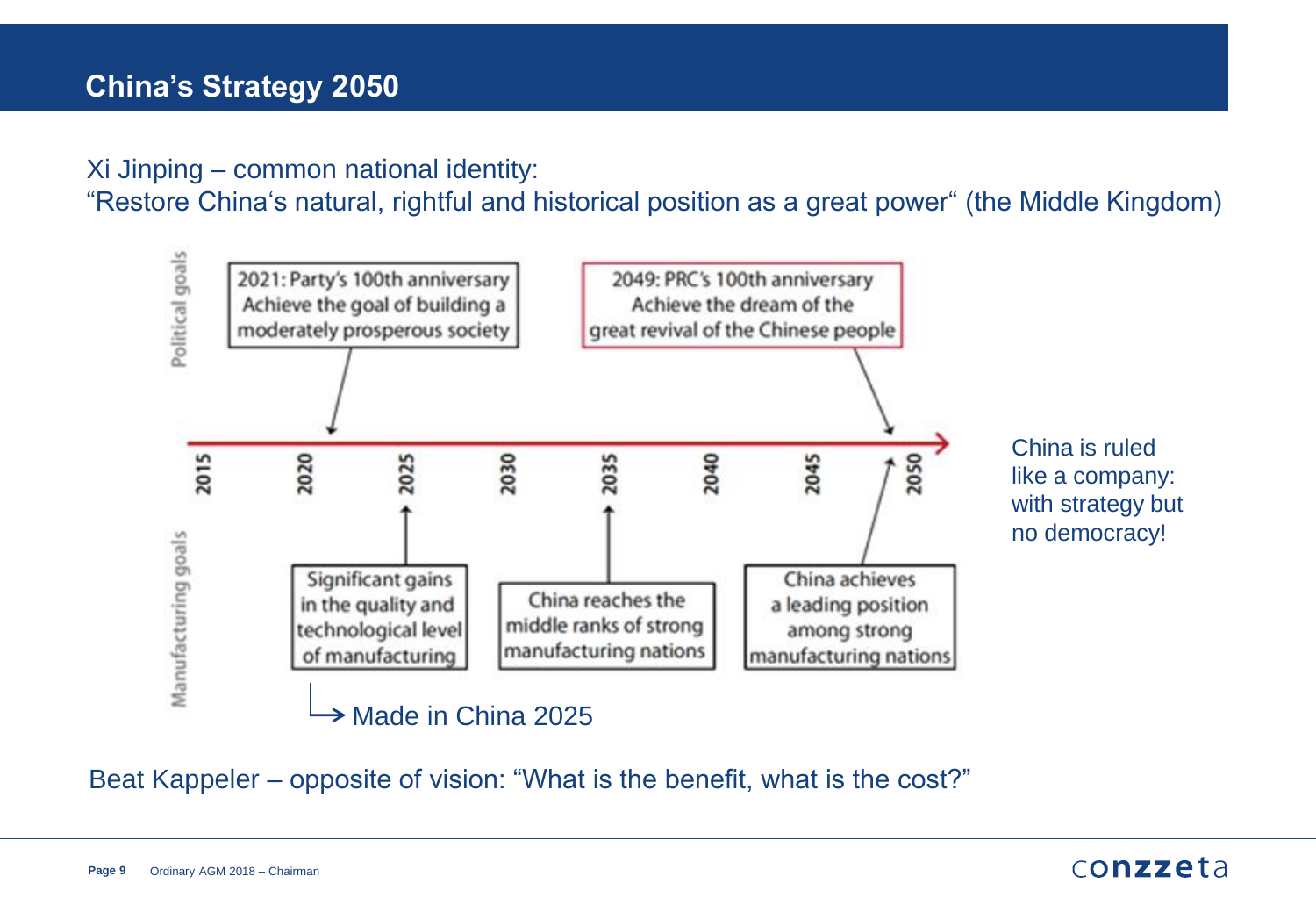# **Human rights China: civil liberties v. socialist harmony (source: Human Rights Watch Switzerland)**

- **Freedom of speech, access to data, censorship:** Should the internet be more open?
- **Hong Kong:** Limit to civil liberties (democratic conditions)
- **Xinjiang** (Uigurs/Muslims): Small-scale war against 'terrorist elements'
- **Tibet:** Harassment of monks/nuns of Buddhist faith
- **Freedom of religion:** Obstruction since Mao, including of Catholics: changes in sight
- **Equal rights for women/protection for the disabled:** lower standards than in the West, 'me too' issues, low representation of women in politics, higher in business
- **Residency rights/asylum process:** Chinese/foreigners cannot change residency from one province to another without permission
- **China's elite wants harmony; whoever disrupts it faces problems!**
- **Like us, most Chinese want prosperity and to enjoy life**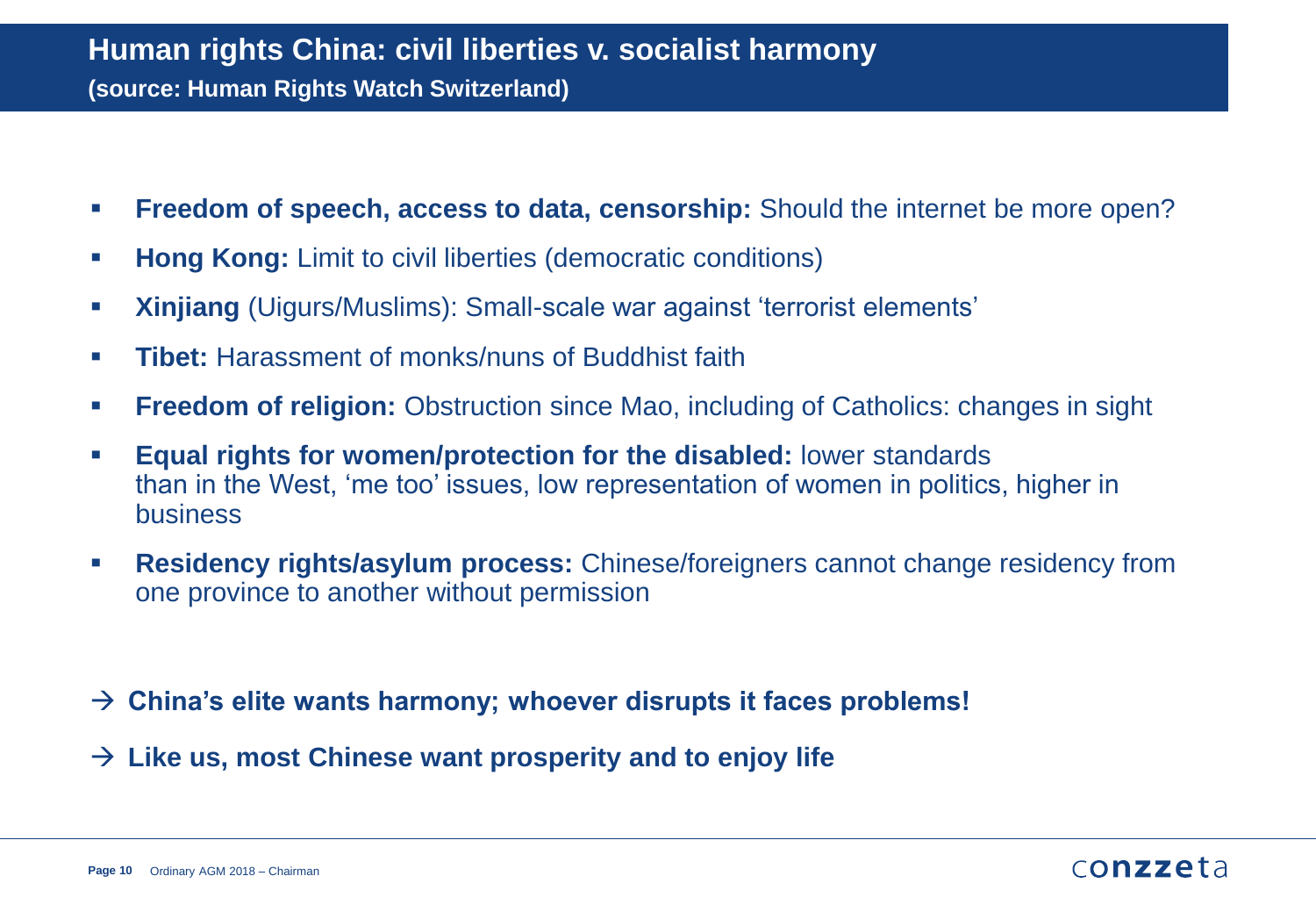# **Human rights: The UN Human Rights Convention from China's perspective**

- 1. The UN Universial Declaration on **Human Rights is optional**: Countries should improve. Here, China sees itself as a country in development! The **UN Social Pact** and the **UN Human Rights** are binding, but not ratified by China
- 2. China has had considerable success with **its priorities** in improving human rights:
	- a. Art. 25 (right to adequate standard of living): 600-700 million fewer people living in poverty since 2000
	- b. Art. 25 (environmental protection): Drastic measures (clean energy (wind, solar), emissions reduction, no. 1 in battery engines...)
	- c. Art. 24 (right to rest/leisure): Chinese abroad: 2006: 36 million; 2016: 138 million
	- d. Art. 26 (right to education): Increase in university graduates from 1.8 million (2003) to 6.4 million (2013); plan 2030: 37% of STEM graduates will be Chinese  $\rightarrow$  next slide
- 3. With **human rights**, China observes very closely the problems that the West has with implementation: China considers some of our interpretations of civil rights as 'decadent'!
- 4. China's implementation of the **UN Social Pact** is delayed: working hours reduction, gender diversity...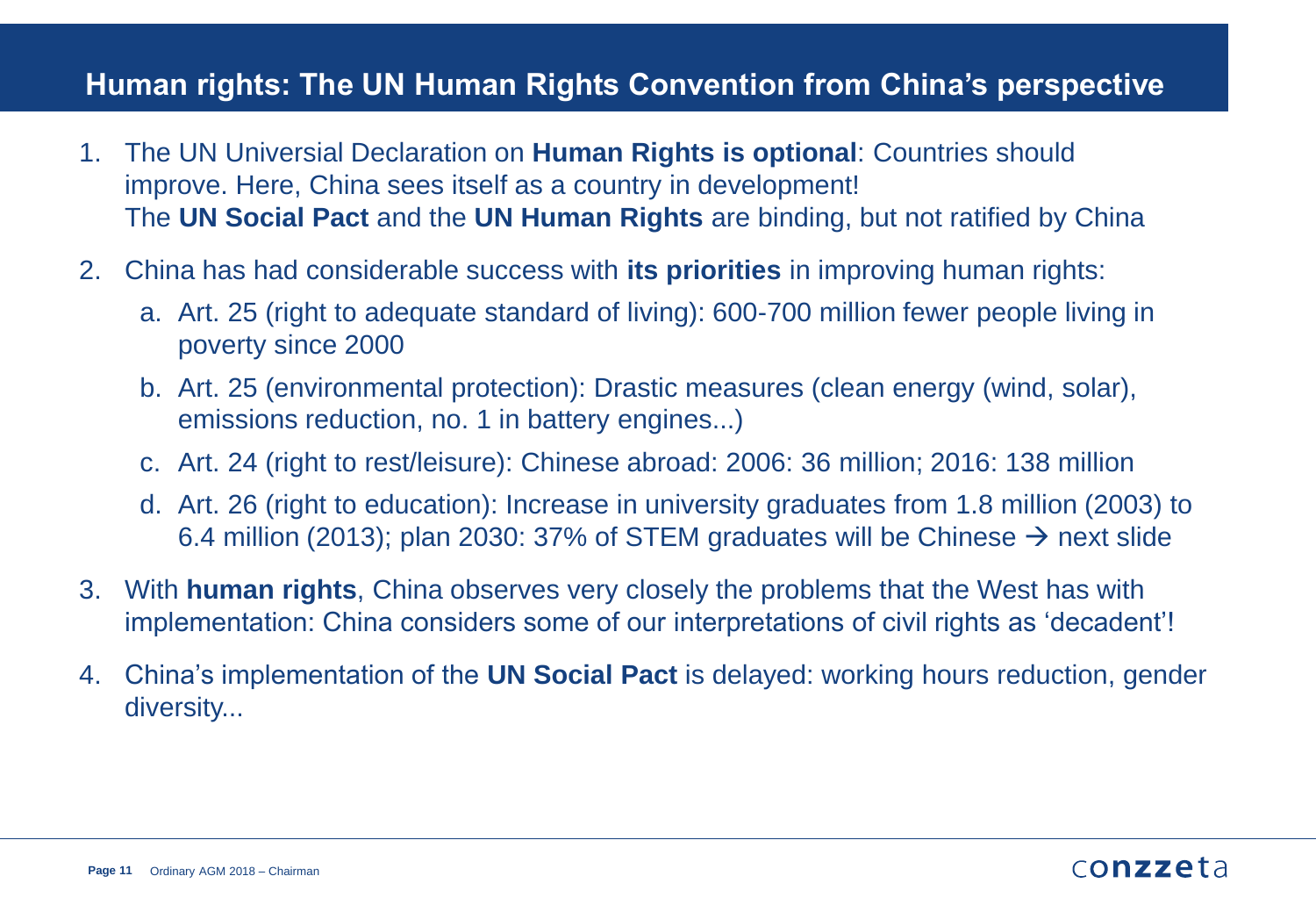# **Art. 26 – Right to education: implementation in China**



### **STEM degrees:**

- **Science**
- **Technology**
- **Engineering**
- Mathematics

**China: Mainly** experimental and less practical patents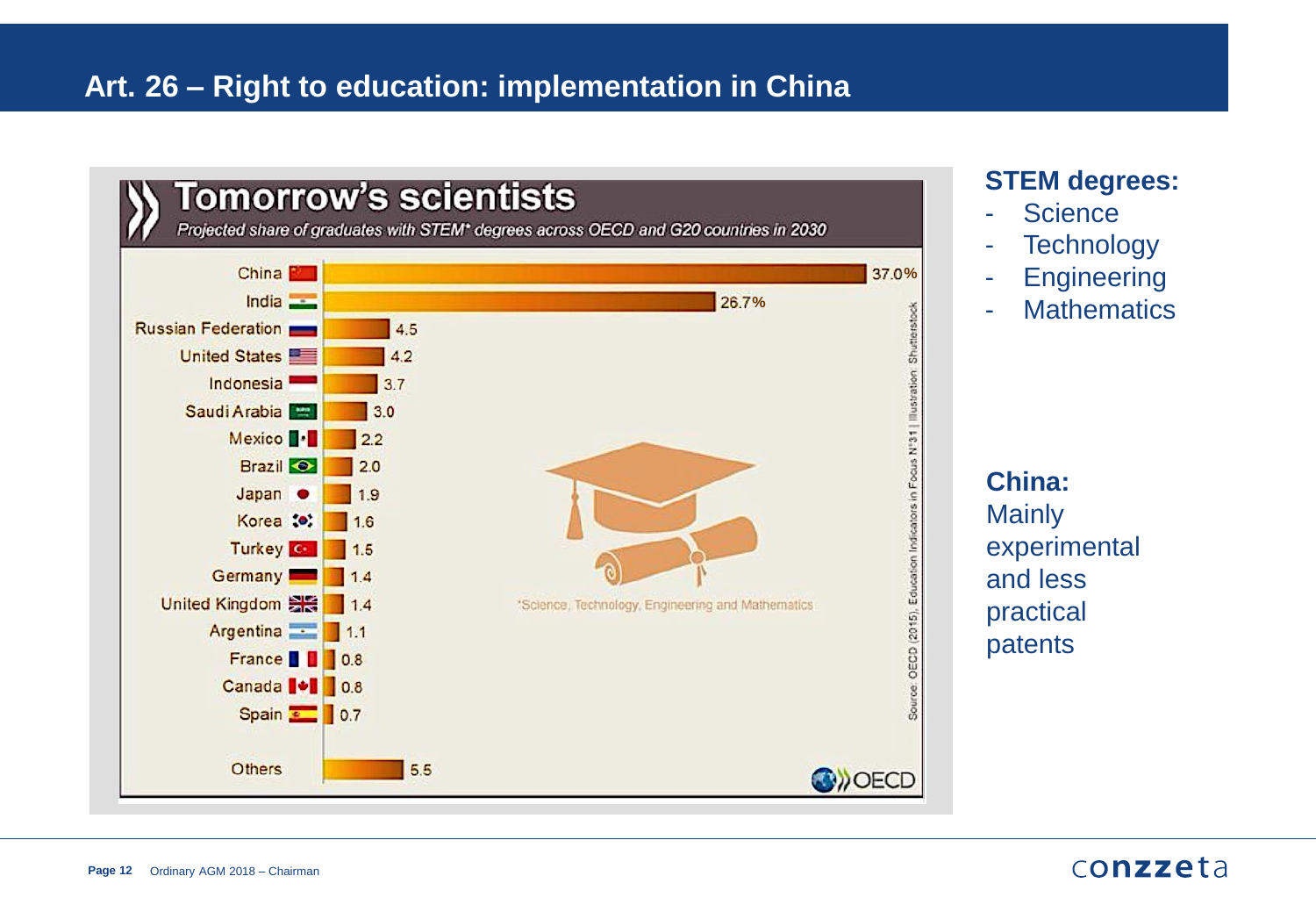# **How should Conzzeta AG conduct itself in China? (1/2)**

**1. Made in China 2025**: China is aiming for global leadership in 10 target markets (incl. machinery industry!). Westerners who are not successful in China in the 10 target markets risk being overrun by Chinese competitors in terms of technology, methodology and cost.

If China is subject to boycott, companies active in China must be able to source products locally.

### **If you can't beat them – join them!**

**2. Switzerland's Responsible Business Initiative:** This initiative aims to comprehensively apply Swiss standards abroad and impose on Swiss companies the burden of proof of compliance with the standards.

With the UN Social Pact, we can introduce international standards into our company, even if they are not yet followed in China: This makes sense, so long as we do not move too far away from the market.

The Swiss Responsible Business Initiative can **not** be recommended.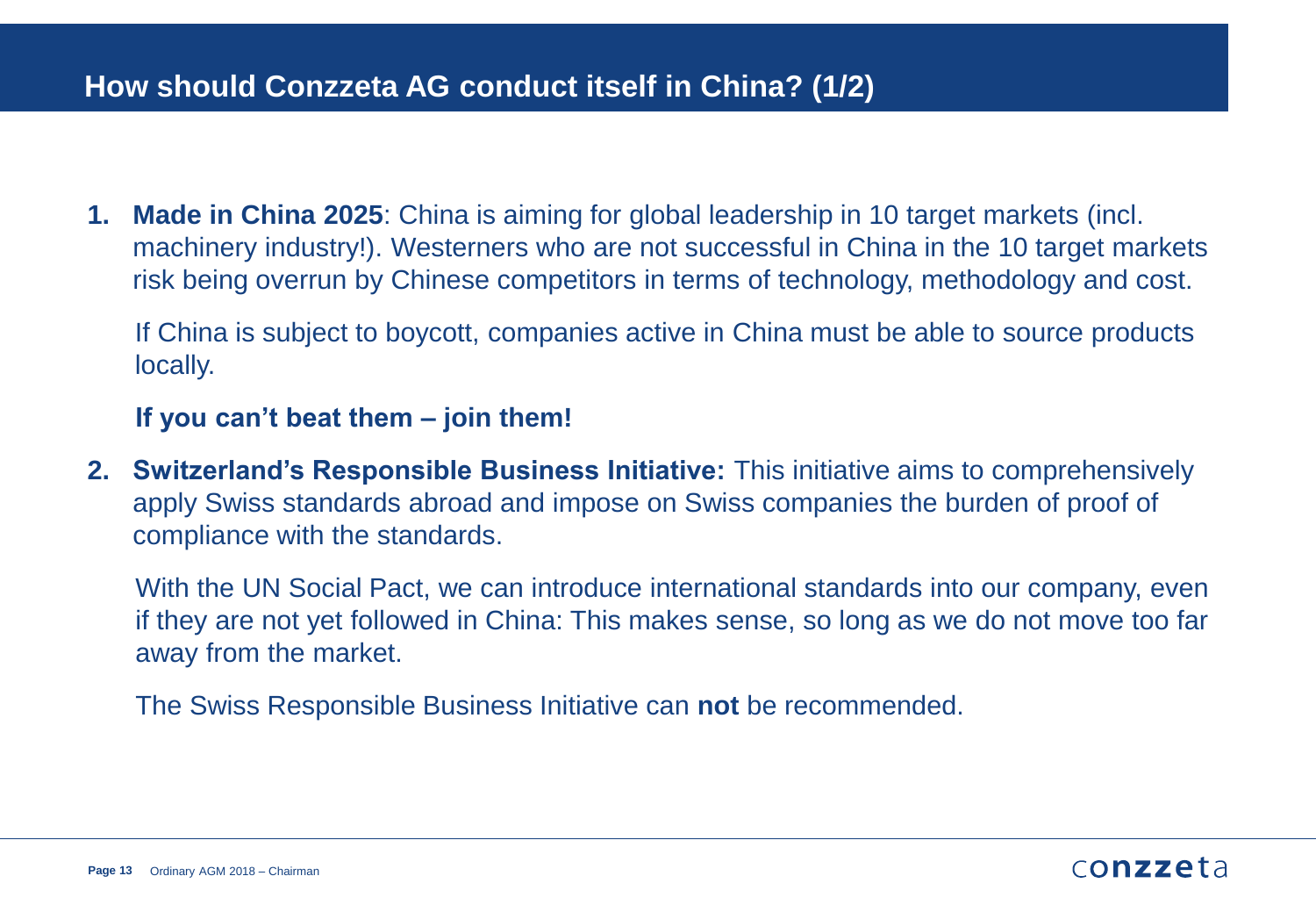# **How should Conzzeta AG conduct itself in China? (2/2)**

### **3. Difficulties in China – even for joint ventures – cannot be ruled out in the future:**

- a. It is probable that from 2030, China's worldwide success will **make it very proud** and it will expect us to kowtow
- b. Swiss companies can prepare themselves for this
- c. The decisive factor will be the benefits of our solutions for China and our smart conduct
- d. China regards Switzerland as a friendly country: this can help!
- **The customer and the strong are king!**

### **4. The Chinese respect performance:**

- a. Deliver as promised
- b. Industrious
- c. Responsible
- d. Technological leadership (China for 'good enough', Switzerland for 'top end')

### **In fact, China and Switzerland fit together very well**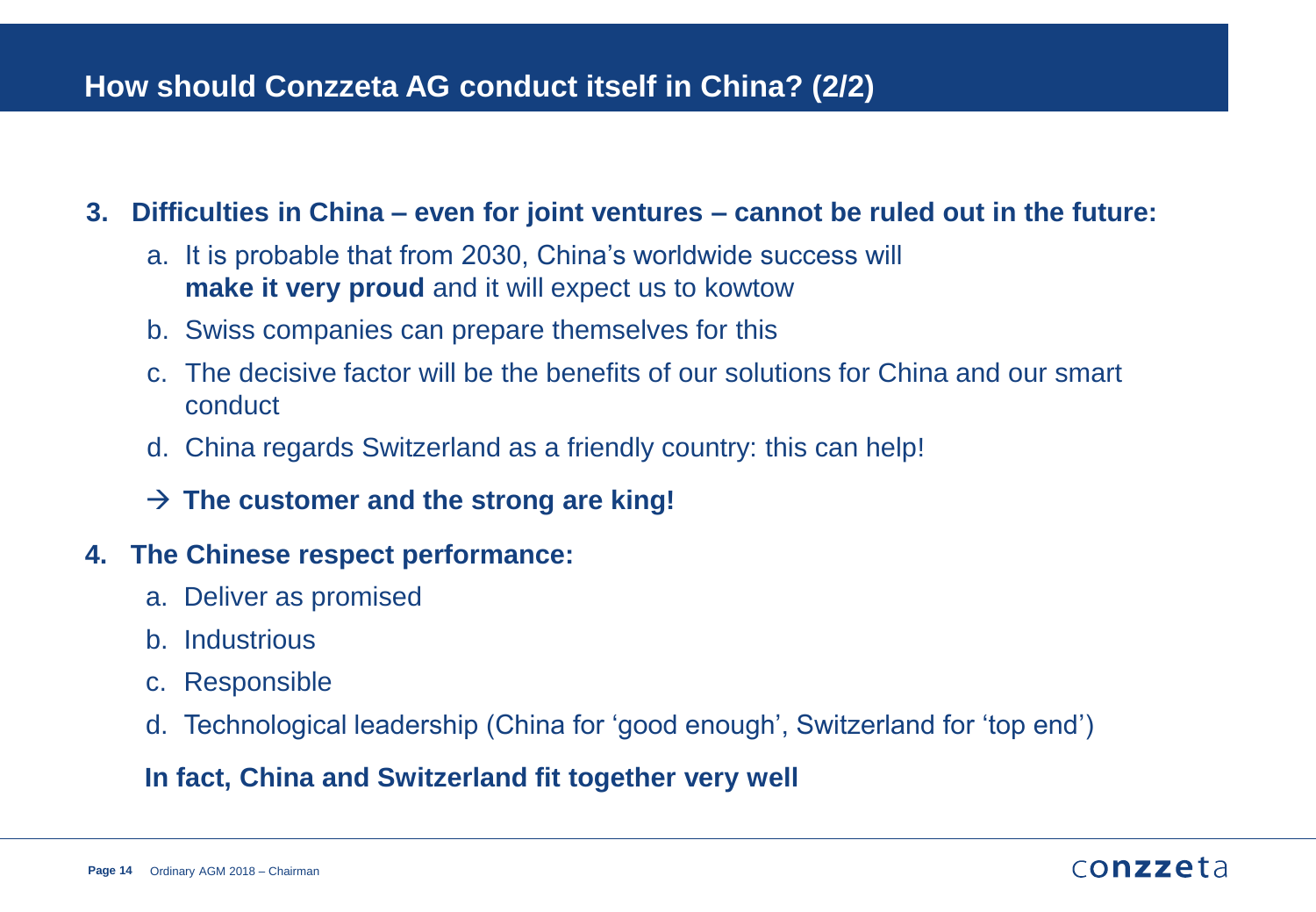### **1. We come from little Switzerland:**

Modesty and mutual respect in dealing with the hegemon, while observing our own values and limits has potential

**2. We have a lot to offer and a strong position**:

This is perceived by China and **we should take advantage of this!**

### **3. Concerning UN Human Rights**:

- In Switzerland, we have a good 700 years' experience with direct democracy
- China has 3,000 years' good experience with centrally led structures (Middle Kingdom)
- Who is qualified to teach the other a lesson?